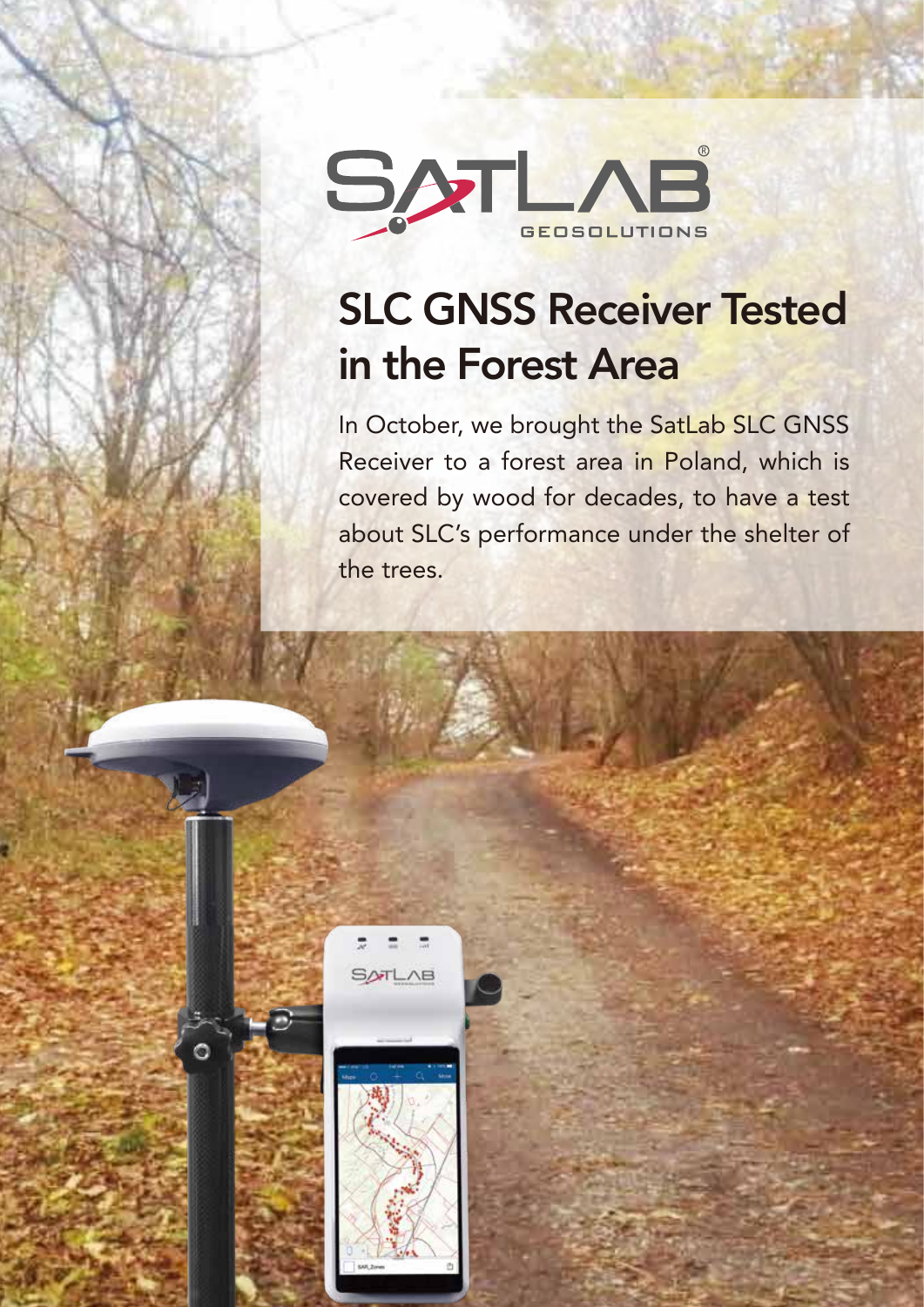# SatLab Toolbox:

The SATLAB TOOLBOX application is used for the one-time first configuration of the SatLab SLC receiver to download RTK/RTN corrections.



*1.Bluetooth connection 2.Configuration of the modem 3.Configuration of the NTRIP* 

*network access*

*4.Sending NMEA to an external device via Bluetooth port*

# Power GPS – application for Android:

The test was conducted using the Power GPS application. The Power GPS configuration comes down only to connect the application to the SatLab SLC via Bluetooth.

3 points have been measured to compare the performance of the receiver with an internal antenna and with an external antenna. Below is a table with deviations.

|    | Without external antenna |             |          | With external antenna |             |          | Differences[m] |              | <b>Remarks</b>             |
|----|--------------------------|-------------|----------|-----------------------|-------------|----------|----------------|--------------|----------------------------|
| NR | X[m]                     | Y[m]        | Accuracy | X[m]                  | Y[m]        | Accuracy | Χ              | $\checkmark$ |                            |
|    | 5551852,533              | 7425414.139 | $1-2$ cm | 5551852.499           | 7425414.154 | 1 cm     | 0.034          | $-0,015$     |                            |
|    | 5551833.473              | 7425432.314 | $2-3$ cm | 5551833.446           | 7425432.334 | $2-2$ cm | 0,027          | $-0,020$     |                            |
| 3  | 5551807.127              | 7425423.096 | 4-5 cm   | 5551807.188           | 7425423.163 | $2-3$ cm | $-0,061$       | $-0,067$     | Measurement<br>beside wall |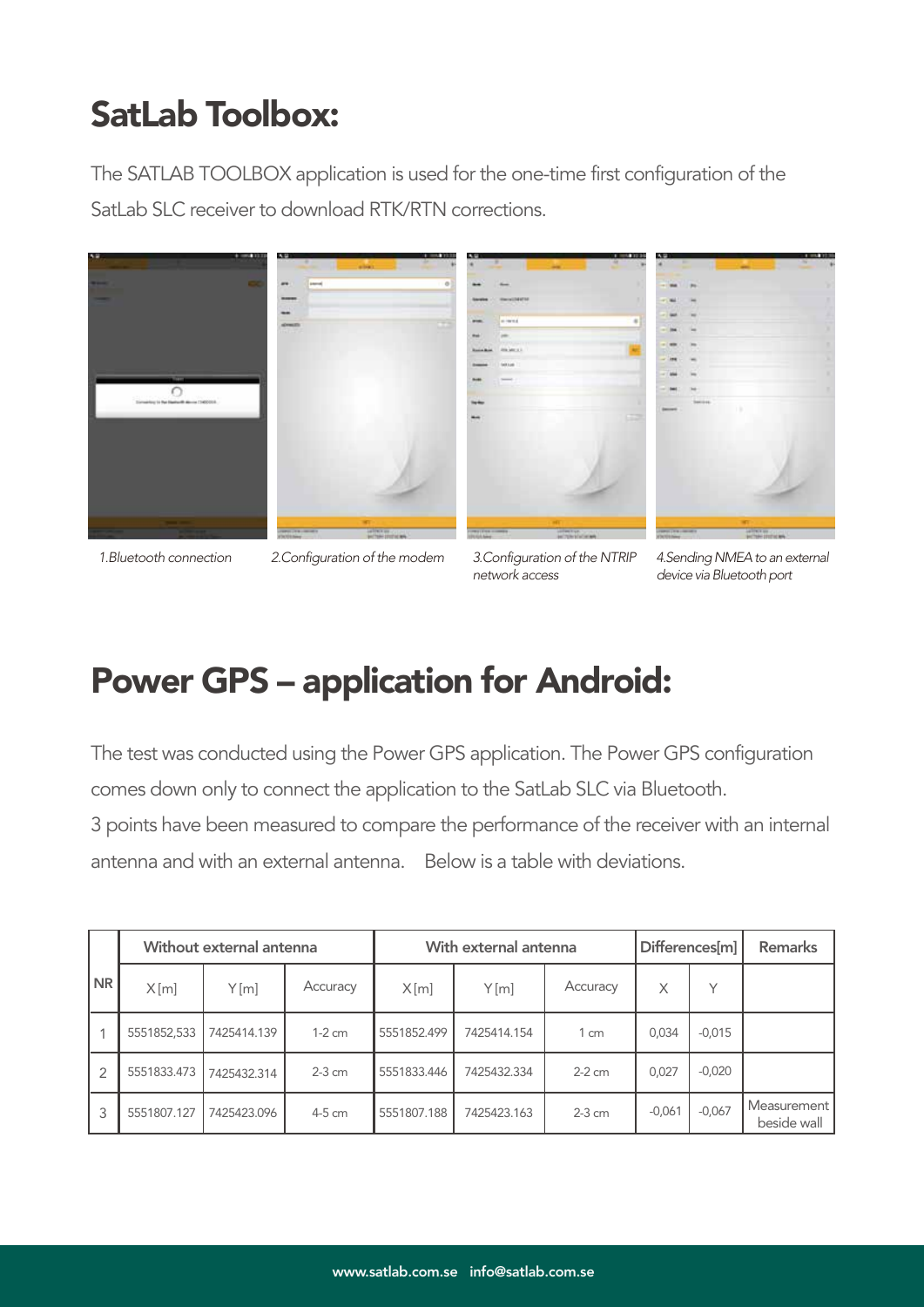Compared with the state surveying warp, the differences are about 1–2 cm when measuring with and without an external antenna.

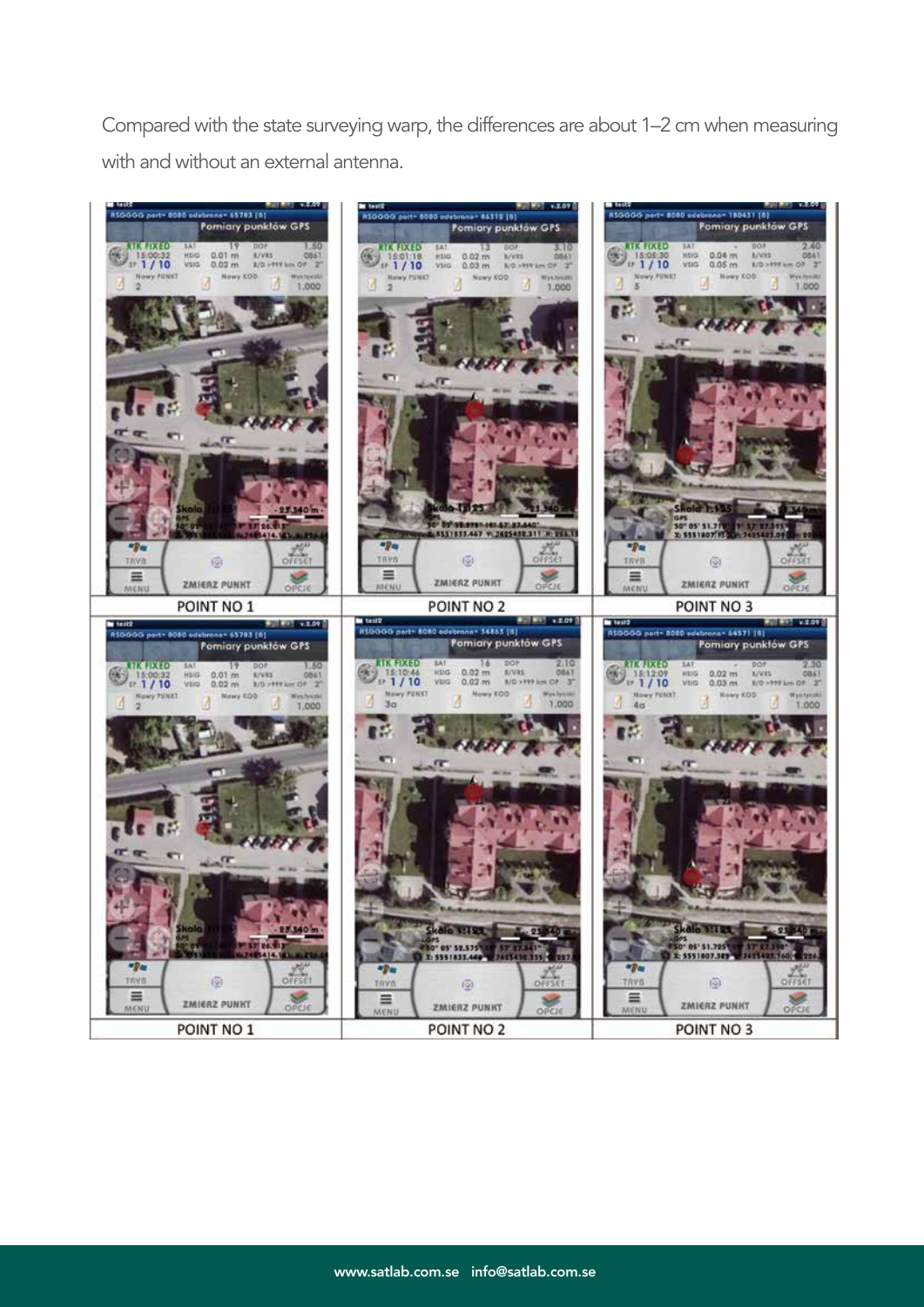### Tests in forest areas



In the forest, the receiver only works with an additional external antenna. The position accuracy is 2 cm. When moving with the receiver, the accuracy is about 15–20 cm. It is necessary to stop for a few seconds to get an accuracy of 2 cm again. Below are the screenshots from the application and photos from the measurement place.



A screenshot of the measurement of 15 points on a forest road and in a ravine.